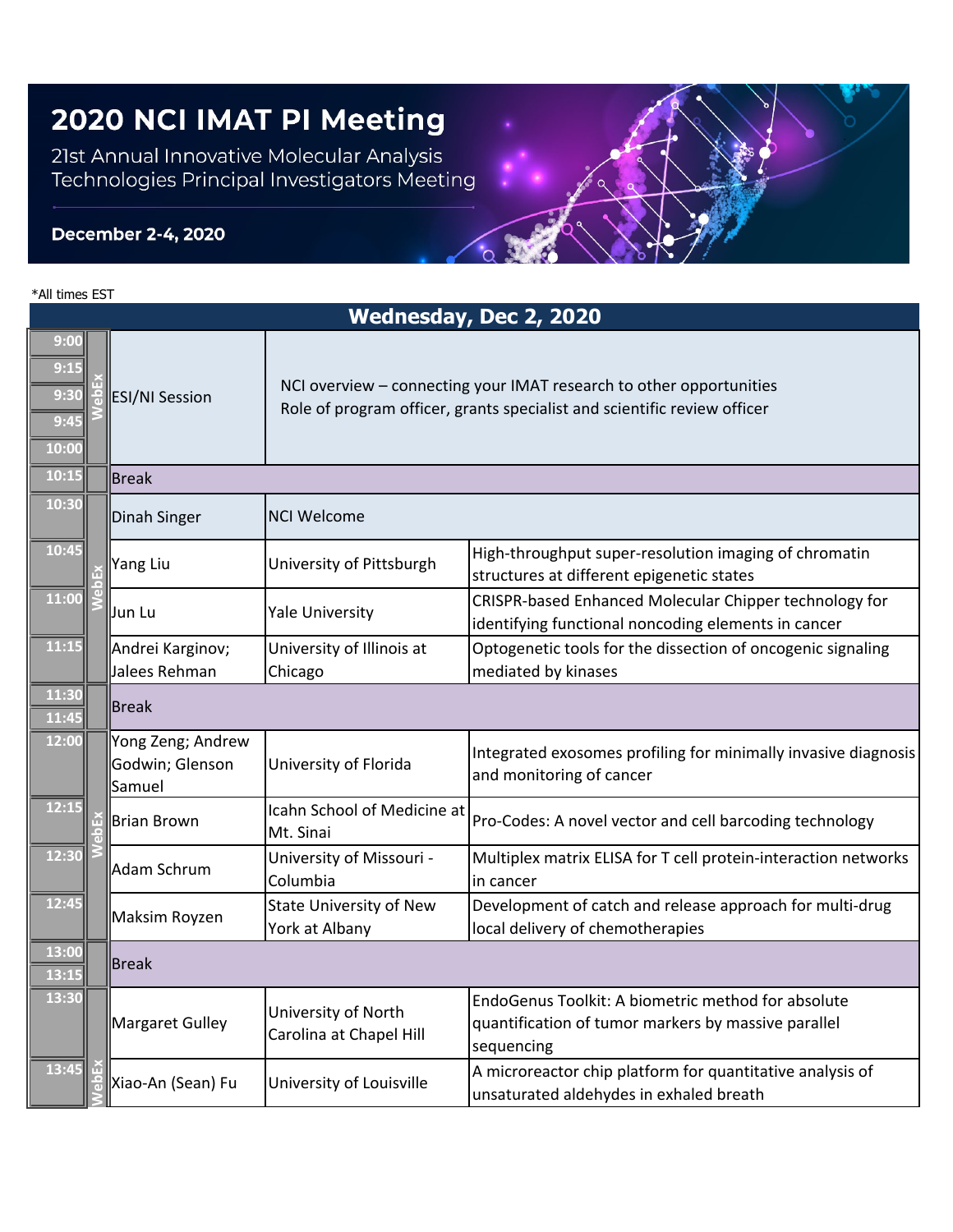| 14:00          |  | Adam Engler                | Diego                                           | University of California, San Developing adhesome technology as a physical marker of<br>highly metastatic cells |  |  |
|----------------|--|----------------------------|-------------------------------------------------|-----------------------------------------------------------------------------------------------------------------|--|--|
| 14:15          |  | Tony Dickherber            | Instructions for the Poster/Interactive Session |                                                                                                                 |  |  |
| 14:30          |  |                            |                                                 |                                                                                                                 |  |  |
| 14:45          |  | Poster/Interactive Session |                                                 |                                                                                                                 |  |  |
| 15:00          |  |                            |                                                 |                                                                                                                 |  |  |
| 15:15<br>15:30 |  |                            |                                                 |                                                                                                                 |  |  |
| 15:45          |  |                            |                                                 |                                                                                                                 |  |  |
| 16:00          |  |                            |                                                 |                                                                                                                 |  |  |
| 16:15          |  |                            |                                                 |                                                                                                                 |  |  |

|                                       | Thursday, Dec 3, 2020 |                                           |                                                                                                                                               |                                                                                                                                                   |  |
|---------------------------------------|-----------------------|-------------------------------------------|-----------------------------------------------------------------------------------------------------------------------------------------------|---------------------------------------------------------------------------------------------------------------------------------------------------|--|
| 9:00<br>9:15<br>9:30<br>9:45<br>10:00 |                       | <b>ESI/NI Session</b>                     | NIH and NCI Review - how to get experience<br>Fellowship and training grants<br>Data sharing<br>Communicating your research in plain language |                                                                                                                                                   |  |
| 10:15                                 |                       | Break                                     |                                                                                                                                               |                                                                                                                                                   |  |
| 10:30                                 |                       | Tony Dickherber &<br>Chuck Schmaderer     | <b>IMAT Program and NTRAP Update</b>                                                                                                          |                                                                                                                                                   |  |
| 10:45                                 |                       | Michael Cima                              | Massachusetts Institute of<br>Technology                                                                                                      | Advanced development and validation of microdevices for<br>high-throughput in situ drug sensitivity testing in tumors                             |  |
| 11:00                                 |                       | James Allen Van<br>Deventer               | <b>Tufts University</b>                                                                                                                       | Discovering hybrid inhibitors for tumor microenvironment<br>disruption                                                                            |  |
| 11:15                                 |                       | Francisco (Paco)<br>Robles                | Georgia Institute of<br>Technology                                                                                                            | Stimulated Raman scattering spectroscopic optical coherence<br>tomography (SRS-SOCT) for label-free molecular imaging of<br>brain tumor pathology |  |
| 11:30<br>11:45                        |                       | <b>Break</b>                              |                                                                                                                                               |                                                                                                                                                   |  |
| 12:00                                 |                       | Tujin Shi                                 | <b>Batelle Pacific Northwest</b><br>Laboratories                                                                                              | An ultrasensitive targeted mass spectrometry system for<br>proteomics analysis of single cells                                                    |  |
| 12:15                                 |                       | Roger Brent                               | <b>Fred Hutchinson Cancer</b><br><b>Research Center</b>                                                                                       | Precision controllers of mammalian gene expression                                                                                                |  |
| 12:30                                 |                       | Chad Borges                               | Arizona State University -<br><b>Tempe Campus</b>                                                                                             | Validation and advanced development of albumin oxidizability<br>as a marker of plasma/serum integrity                                             |  |
| 12:45                                 |                       | Yingxiao (Peter)<br>Wang                  | Diego                                                                                                                                         | University of California, San Multiplex FRET imaging of kinase-epigenome interregulations<br>in live cancer cells                                 |  |
| 13:00<br>13:15                        |                       | Break                                     |                                                                                                                                               |                                                                                                                                                   |  |
| 13:30                                 |                       | Yehia Ibrahim                             | <b>Batelle Pacific Northwest</b><br>Laboratories                                                                                              | High resolution high-throughput proteomics platform for<br>cancer research                                                                        |  |
| 13:45                                 |                       | Noah Malmstadt;<br><b>Richard Roberts</b> | University of Southern<br>California                                                                                                          | A target-directed reagent pipeline via microfluidic mRNA<br>display                                                                               |  |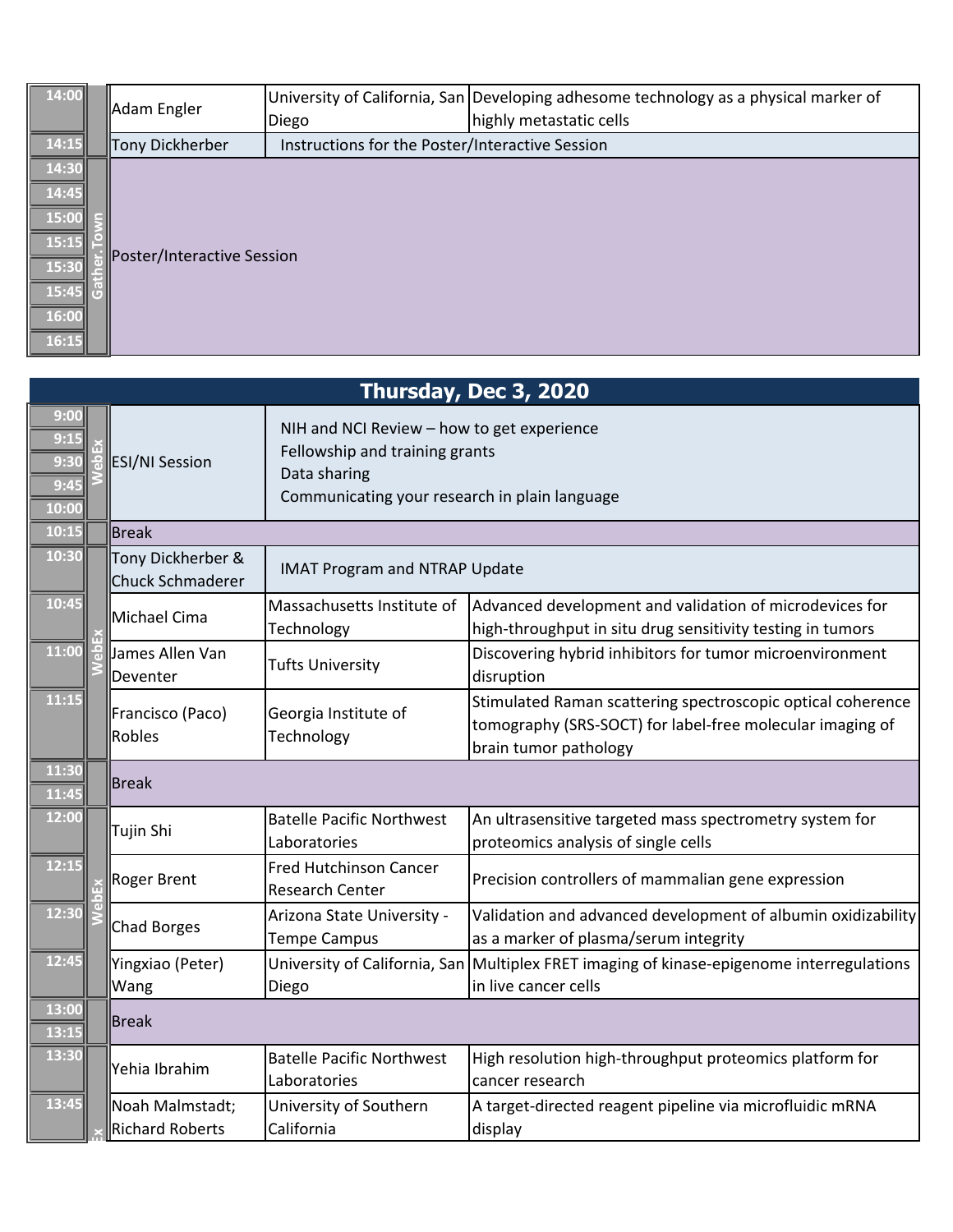| 14:00                                                                | Michael van Dam                                                         | University of California, Los<br>Angeles | High-throughput radiochemistry platform for accelerated<br>discovery and development of novel PET imaging agents for<br>cancer |
|----------------------------------------------------------------------|-------------------------------------------------------------------------|------------------------------------------|--------------------------------------------------------------------------------------------------------------------------------|
| 14:15                                                                |                                                                         | University of Virginia                   | A molecular toolkit for the production of tyrosine                                                                             |
| 14:30<br>14:45<br>15:00<br>15:15<br>15:30<br>15:45<br>16:00<br>16:15 | Kristen Naegle<br>phosphorylated proteins<br>Poster/Interactive Session |                                          |                                                                                                                                |

|                                  | <b>Friday, Dec 4, 2020</b>               |                                      |                                                                                                                                                                                 |  |
|----------------------------------|------------------------------------------|--------------------------------------|---------------------------------------------------------------------------------------------------------------------------------------------------------------------------------|--|
| 10:30                            | Muneesh Tewari;<br>Nils Walter           | University of Michigan, Ann<br>Arbor | Optimization and validation of single-molecule kinetic<br>fingerprinting technology for rapid, ultra-specific detection of<br>cancer mutations                                  |  |
| 10:45                            | Tania Konry; Andrew<br>Evens; Tony Huang | Northeastern University              | Determining treatment sensitivity in B cell lymphoma by<br>novel microfluidics-based NK cell immunogenicity platform                                                            |  |
| 11:00                            | Lloyd Smith;<br>Brian Frey               | University of Wisconsin -<br>Madison | Novel NeuCode tagging reagents for identification and<br>quantification of intact proteoforms in cancer tissues                                                                 |  |
| 11:15                            | Tan Ince                                 | <b>Cornell University</b>            | Live tumor culture core and Tissue Specific Culture (TSC)<br>System for human cancers                                                                                           |  |
| 11:30<br>11:45                   | <b>Break</b>                             |                                      |                                                                                                                                                                                 |  |
| 12:00<br>12:15<br>12:30<br>12:45 | Diversity & Inclusion Panel Discussion   |                                      |                                                                                                                                                                                 |  |
| 13:00<br>13:15                   | Break                                    |                                      |                                                                                                                                                                                 |  |
| 13:30                            | Stephen Salipante                        | University of Washington             | Advanced development and validation of genome-scale<br>molecular diagnostics for microsatellite instability using<br>targeted molecular counting methods                        |  |
| 13:45                            | Ryan Fields                              | <b>Washington University</b>         | Advancing cancer biology, diagnostics and therapeutics<br>outside of the patient: creation of a novel, autologous, ex<br>vivo, vascularized model of the tumor microenvironment |  |
| 14:00                            | Sergei Nechaev                           | University of North Dakota           | Transcriptome profiling of highly degraded specimens<br>through global analysis of short RNA fragments                                                                          |  |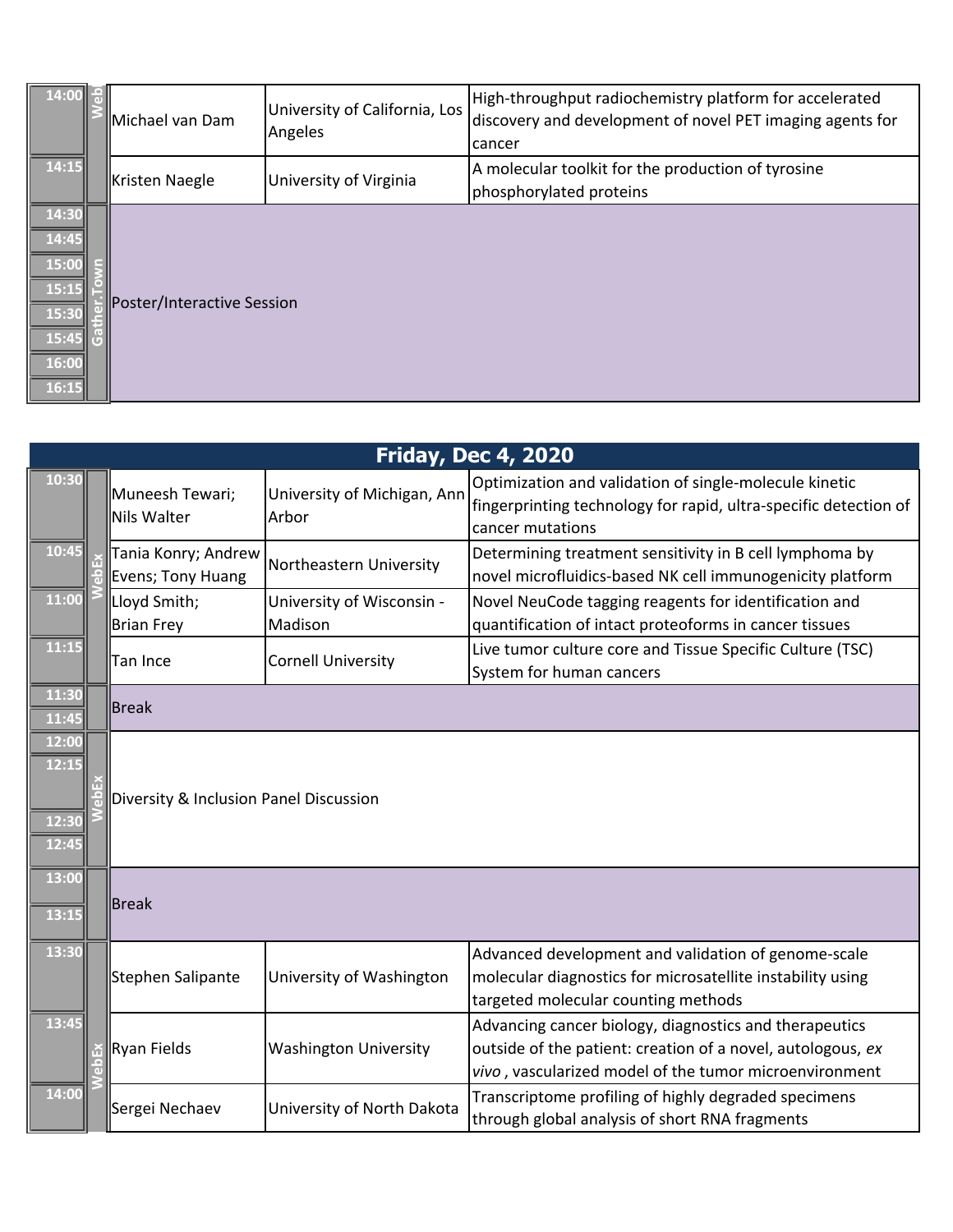| $\vert$ 14:15 $\vert$ | <b>IAmy Brock</b> |               | University of Texas, Austin   High resolution cell lineage tracking and isolation |
|-----------------------|-------------------|---------------|-----------------------------------------------------------------------------------|
| $\vert$ 14:30         | Tony Dickherber   | Meeting Close |                                                                                   |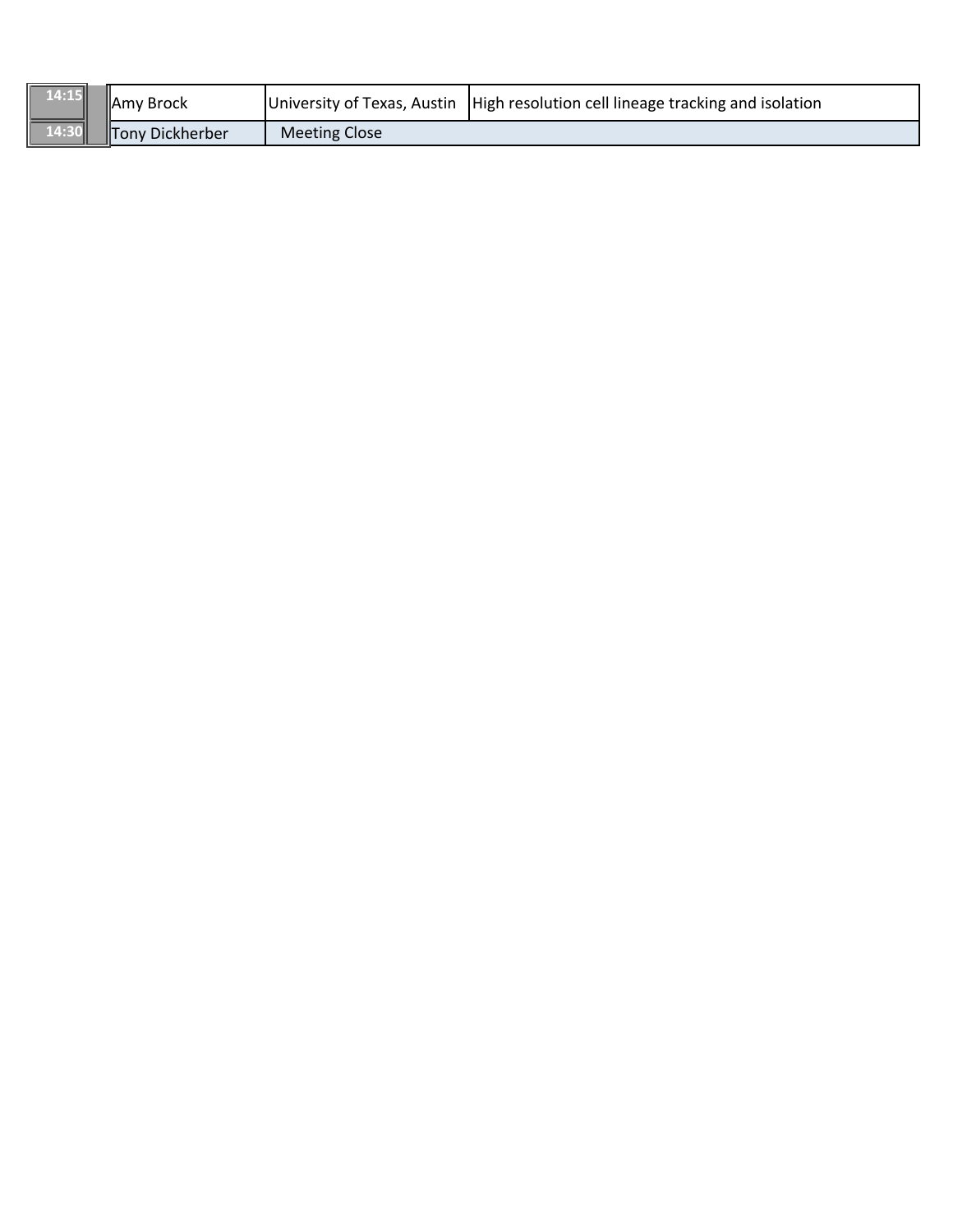## 2020 NCI IMAT PI Meeting

21st Annual Innovative Molecular Analysis<br>Technologies Principal Investigators Meeting

## **December 2-4, 2020**

|    | <b>Wednesday, Dec 2, 2020 Posters</b> |                                    |                                                                                        |  |  |
|----|---------------------------------------|------------------------------------|----------------------------------------------------------------------------------------|--|--|
|    |                                       | <b>Fred Hutchinson Cancer</b>      | Validation of a disposable biospecimen collection system with integral                 |  |  |
| 1  | Jacob Kennedy                         | Research Center                    | refrigeration for preserving the phosphoproteome                                       |  |  |
| 2  | Aaron Mohs                            | University of Nebraska             | Tunable Fluorescent Organic Nanoparticles for Cancer Imaging                           |  |  |
|    |                                       | <b>Medical Center</b>              | Applications                                                                           |  |  |
| 3  | Laurie Parker                         | University of Minnesota            | Fluorescence lifetime-based single fluorophore biosensors of post-                     |  |  |
|    |                                       |                                    | translational modification enzyme activity                                             |  |  |
|    | Samantha Pattenden;                   |                                    | The application of Enhanced Cavitation to enable DNA and Chromatin                     |  |  |
| 4  | lan Davis;                            | <b>UNC Chapel Hill</b>             | <b>Extraction from Archived Tissues</b>                                                |  |  |
|    | Paul Dayton                           |                                    |                                                                                        |  |  |
| 5  | Stephen Kron                          | University of Chicago              | Tag-ChIP-MS for analysis of chromatin-level regulation of DNA repair                   |  |  |
| 6  | Farzad Fereidouni;                    | <b>UC Davis</b>                    | Cancer histology and QC via MUSE: Sample-sparing UV surface-excitation                 |  |  |
|    | Richard Levenson                      |                                    | microscopy                                                                             |  |  |
| 7  | Amy Brock                             | University of Texas,               | High resolution cell lineage tracking and isolation                                    |  |  |
|    |                                       | Austin<br>Electronic Biosciences,  |                                                                                        |  |  |
| 8  | Anna Schibel                          | Inc.                               | Microsatellite Sequencing to Enable Cancer Genotyping                                  |  |  |
|    | <b>Margaret Gulley</b>                | University of North                | EndoGenus Toolkit: A biometric method for absolute quantification of                   |  |  |
| 9  |                                       | Carolina Chapel Hill               | tumor markers by massive parallel sequencing                                           |  |  |
|    | Daniel Higginson                      | Sloan-Kettering Cancer             | Comprehensive breakpoint analyses for simultaneous quantification of all               |  |  |
| 10 |                                       | Research Institute                 | DNA double strand break repair pathways                                                |  |  |
|    | Gautam Gupta                          | University of Louisville           | Bio CaRGOS: Capture and release gels for optimized storage of Cancer                   |  |  |
| 11 |                                       |                                    | <b>Biospecimens</b>                                                                    |  |  |
|    | Wei Li                                | <b>Texas Tech University</b>       | Fractionation and Profiling of Heterogeneous Circulating Tumor Cells                   |  |  |
| 12 |                                       |                                    | Using a Hyperuniform- Structured Microchip                                             |  |  |
| 13 | <b>Michael Recht</b>                  |                                    | Palo Alto Research Center High-Throughput Screening Platform for Cancer Drug Discovery |  |  |
|    |                                       |                                    |                                                                                        |  |  |
| 14 | Muneer Hasham                         | Jackson Laboratory                 | Impact of Genetic Diversity on Human Xenograft Tumor Growth                            |  |  |
| 15 | <b>Shaopeng Wang</b>                  | Arizona State University -         | A Virion-Display Oscillator Array and Detection Platform for                           |  |  |
|    |                                       | <b>Tempe Campus</b>                | Quantification of Transmembrane Protein Binding Kinetics                               |  |  |
|    | Fei Chen;                             |                                    |                                                                                        |  |  |
|    | 16 Aviv Regev;                        | <b>Broad Institute</b>             | Clinical implementations of spatial transcriptomics in tumors                          |  |  |
|    | <b>Scott Rodig</b>                    |                                    |                                                                                        |  |  |
| 17 | Rong Fan;                             | Yale University                    | High-throughput single-cell co-sequencing of small and large RNAs to                   |  |  |
|    | Jun Lu                                |                                    | identify molecular circuitry in cancer                                                 |  |  |
| 18 | Marcus Cicerone                       | Georgia Institute of<br>Technology | Label-Free Cell-Resolved Metabolomics for Tumor Microscopy                             |  |  |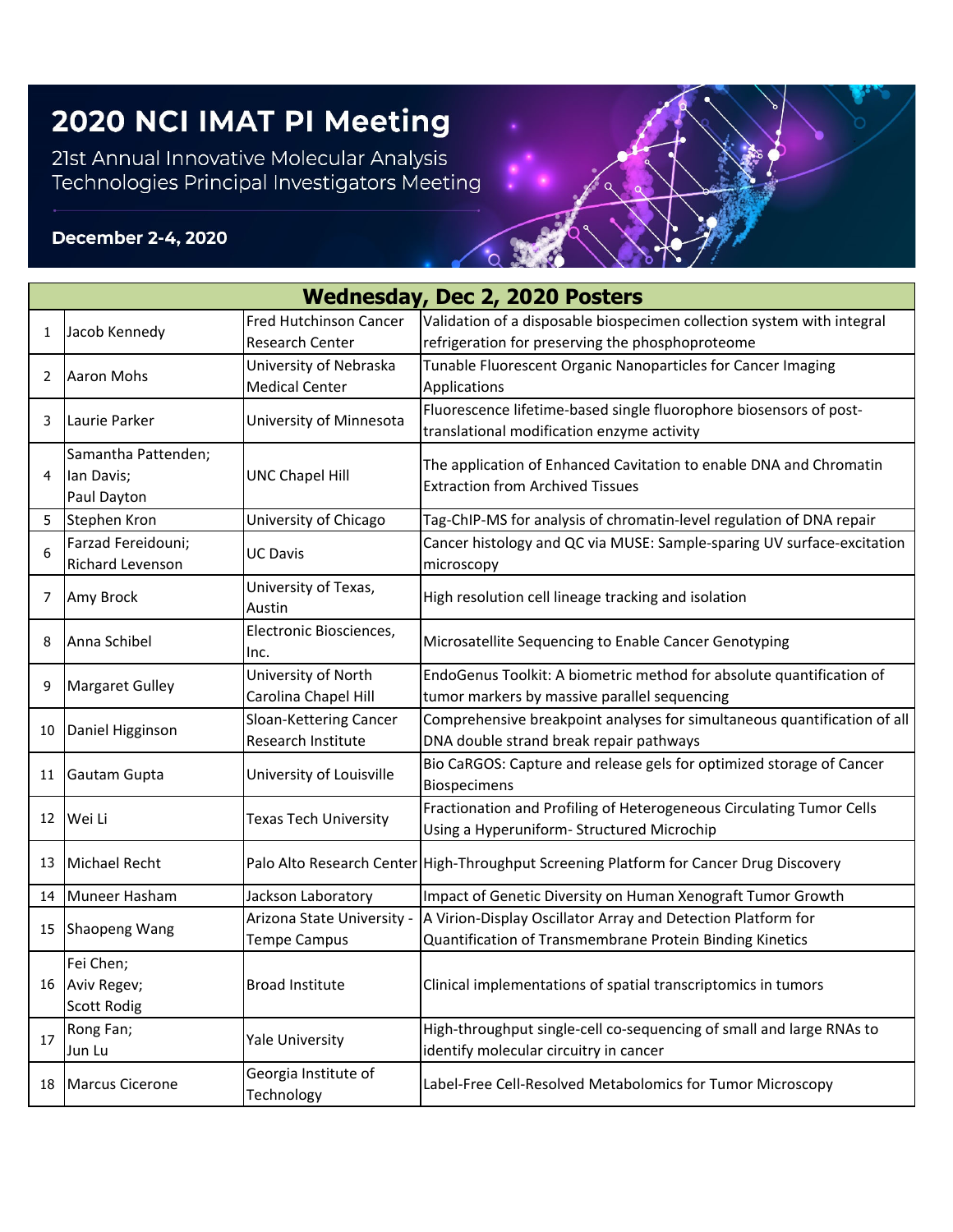| 19 | Claire Hur                                       | Johns Hopkins University                      | Development of a microfluidic primary cell editing platform (pCEP) for<br>personal gene therapy                                                                           |
|----|--------------------------------------------------|-----------------------------------------------|---------------------------------------------------------------------------------------------------------------------------------------------------------------------------|
| 20 | Chia-Lin Wei; Roel<br>Verhaak                    | Jackson Laboratory                            | Advancing Ultra Long-read Sequencing and Chromatin Interaction<br>Analyses for Chromosomal and Extrachromosomal Structural Variation<br><b>Characterization in Cancer</b> |
| 21 | Iwijn de Vlaminck; Ilana<br>Brito; Warren Zipfel | <b>Cornell University</b>                     | Spatially Resolved Metagenomics to Explore Tumor-Microbiome<br>Interactions in Human Colorectal Cancer                                                                    |
| 22 | Steven Soper; Keith<br>August                    | University of Kansas                          | Increased Sensitivity of Minimal Residual Disease Monitoring using<br>Peripheral Blood in Pediatric Patients with Acute Lymphoblastic Leukemia                            |
| 23 | Albert Keung                                     | North Carolina State<br>University            | Intracellular CRISPR gRNA assembly for massively multiplexed, one pot,<br>(epi)genetic screening                                                                          |
| 24 | Rachel O'Neill                                   | University of Connecticut                     | Development and Utilization of Splice-specific Antibodies                                                                                                                 |
| 25 | Cristina Montagna; Jack<br>Lenz                  | Albert Einstein College of<br>Medicine        | Development of a high-resolution mapping platform for HPV DNA<br>integration in premalignant lesions                                                                      |
| 26 | Hyungsoon Im                                     | Massagchusetts General<br>Hospital            | Nano-plasmonic technology for high-throughput single exosome analyses                                                                                                     |
| 27 | Livia Schiavinato Eberlin                        | University of Texas,<br>Austin                | Advanced Development of the MasSpec Pen for Cancer Diagnosis and<br><b>Surgical Margin Evaluation</b>                                                                     |
| 28 | Laura Andres-Martin                              | New York Stem Cell<br>Foundation              | Establishing efficient technologies for ovarian cancer organoid derivation<br>from fresh tumor resections                                                                 |
| 29 | <b>Adam Mailloux</b>                             | Moffitt Cancer Center &<br>Research Institute | Autohistomagnetic Isolation of Tumor-reactive T-cells                                                                                                                     |

|    | Thursday, Dec 3, 2020 Posters                       |                                              |                                                                                                                             |  |  |
|----|-----------------------------------------------------|----------------------------------------------|-----------------------------------------------------------------------------------------------------------------------------|--|--|
| 30 | Arminja N Kettenbach;<br>Scott Gerber               | Dartmouth College                            | Activity based profiling of Phosphoprotein phosphatases in cancer using<br>mass spectrometry-based proteomics               |  |  |
|    | 31 Jenny Yang                                       | Georgia State University                     | Multi-color Mapping of Cancer Molecular Signatures and Tumor<br>microenvironment                                            |  |  |
| 32 | Hossein Tavana; Gary<br>Luker                       | University of Akron                          | A High Throughput Human Tumor Modeling Technology for Cancer Drug<br><b>Discovery</b>                                       |  |  |
| 33 | Alex Kentsis;<br>Paolo Cifani                       | Sloan-Kettering Cancer<br>Research Institute | Multi-dimensional targeted mass spectrometry technology for pathway-<br>scale functional proteomics                         |  |  |
| 34 | Jonathan Schneck                                    | Johns Hopkins University                     | A high-throughput nanoparticle assay to characterize cancer neoepitope-<br>specific T cells                                 |  |  |
| 35 | Christopher Warren;<br>Mary Ozers                   | Proteovista, LLC                             | SNAP-X: Development of a Mutagenesis Strategy and High Density Protein<br>Array to Comprehensively Display Protein Variants |  |  |
| 36 | Srikanth Singamaneni;<br>Jeremiah Morrissey         | <b>Washington University</b>                 | Metal-Organic Framework as protective coating for cancer biospecimen<br>preservation                                        |  |  |
| 37 | Hyun Jung Kim                                       | University of Texas,<br>Austin               | A personalized colorectal cancer-on-a-chip for assessing tumor-<br>microbiome crosstalk                                     |  |  |
| 38 | Jarrod Marto;<br>Sara Buhrlage                      | Dana-Farber Cancer<br>Institute              | Tools for DUB Drug Discovery                                                                                                |  |  |
| 39 | Ning (Jenny) Jiang                                  | University of Texas,<br>Austin               | An integrated therapeutic T cell receptor screening platform for adoptive<br>cell therapy in cancer                         |  |  |
| 40 | Yazhen Zhu; Vatche<br>Agopian; Hsiang-Rong<br>Tseng | <b>UC Los Angeles</b>                        | Click Chemistry-Mediated Microfluidic Sorting for HCC CTCs                                                                  |  |  |